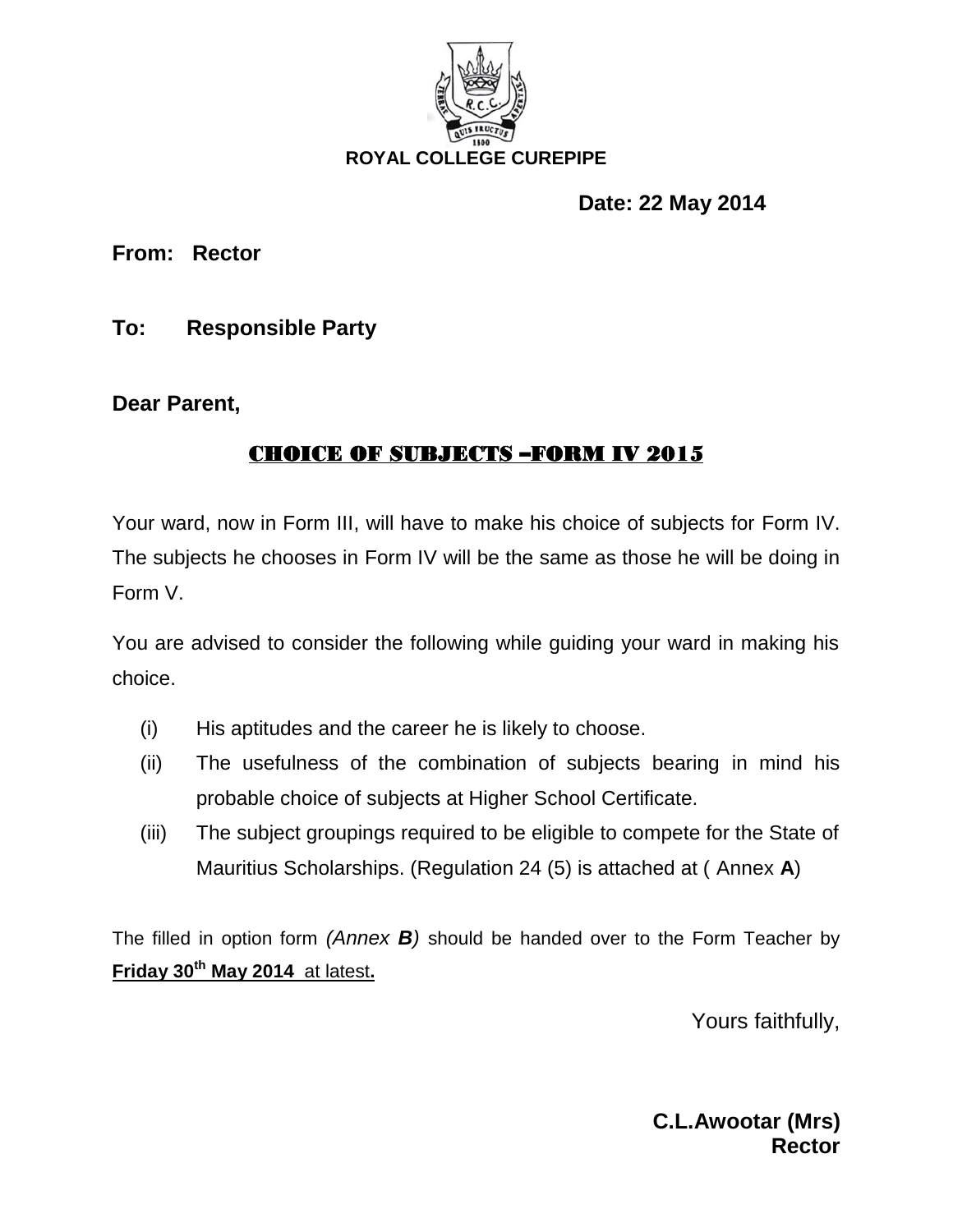## **GUIDELINES**

## **Please note the following before filling in the form at Annex B.**

1. Eight subjects must be offered of which **four** are compulsory:

### **English, French, Mathematics and Additional Mathematics.**

- 2. Students must choose only one subject in each of the columns A, B, C & D of the table at Annex B (Elective subjects ).
- 3 No provision will be made for the teaching of any elective subject if not More than 18 pupils are offering the subject.
- 4. All students will offer 8 subjects at the Cambridge School Certificate Examinations.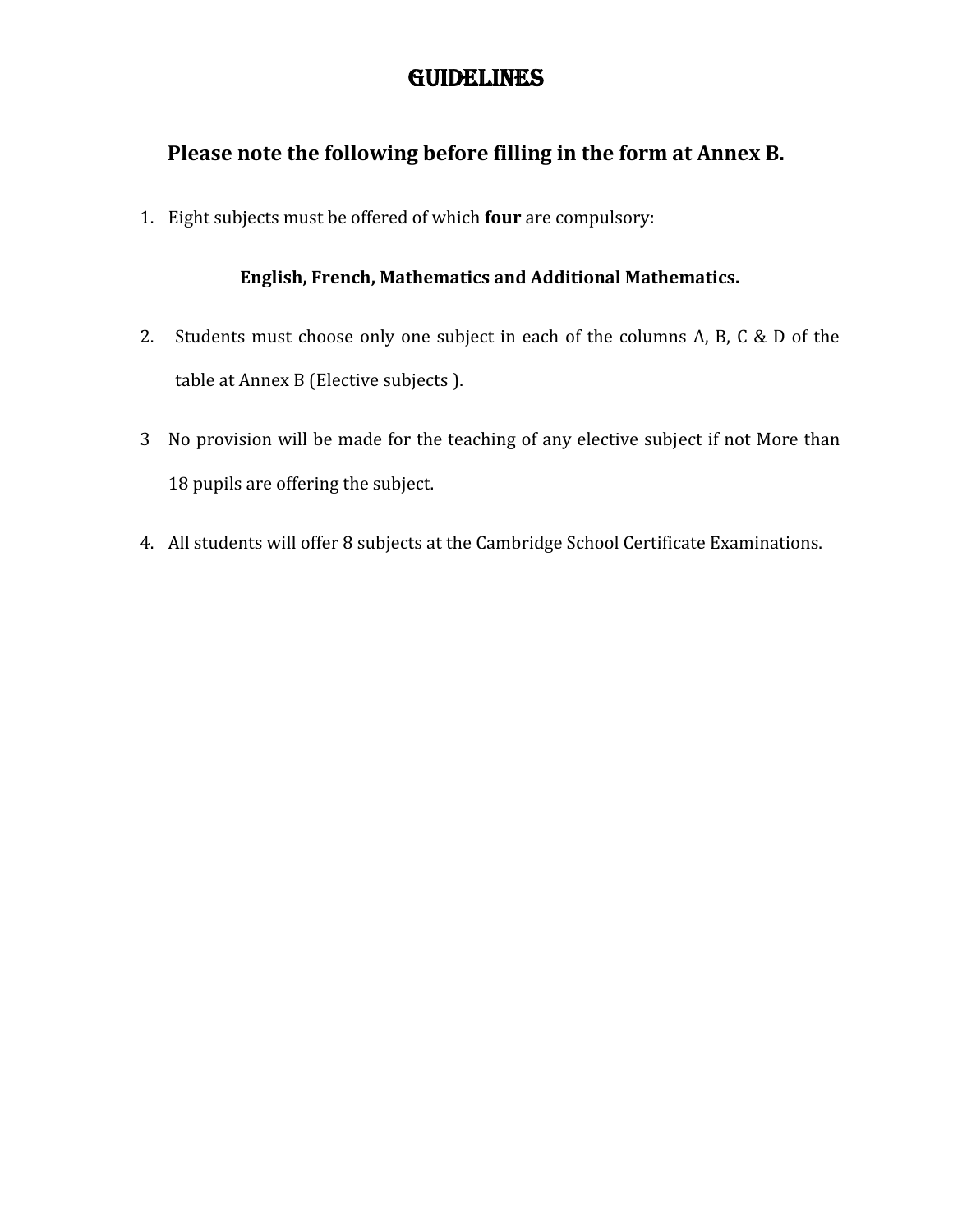

HS4

### **APPENDIX II - REGULATION 24 (5)** PART I

**SCHEDULE** 

**GENERAL PAPER** 

#### PART II

At Subsidiary Level, any one subject which may be offered at Subsidiary Level at the Cambridge Higher School Certificate Examination, and which is included in the school course provided by the school at which the candidate is a pupil, but which has not already been offered under Part III.

#### **PART III**

#### **SECTION A - ARTS SIDE**

At Principal Level, three subjects, being subjects included in the school course provided by the school at which the candidate is a pupil, to be chosen from the following:

Literature in English, French, Hindi, Urdu, Tamil, Telugu, Marathi, Chinese, German, Arabic, Divinity, Hinduism, Islamic Studies, History, Geography, Mathematics or Further Mathematics, Sociology, Art & Design, Music.

#### **SECTION B - SCIENCE SIDE**

At Principal Level, three subjects, being subjects included in the school course provided by the school at which the candidate is a pupil, to be chosen from the following:

Mathematics or Further Mathematics, Physics, Chemistry, Computing, Biology or Marine Science, Geography.

#### **SECTION C - ECONOMICS SIDE**

At Principal Level, three subjects, being subjects included in the school course provided by the school at which the candidate is a pupil to be chosen as follows:

- Economics and  $(i)$
- Two of the following subjects:  $(ii)$

Mathematics or Further Mathematics, Geography, History, Accounting, Travel and Tourism, Business Studies, Sociology, Law, Computing, one of the Languages listed in Section A or Literature in English or a Science subject.

#### **SECTION D - TECHNICAL SIDE**

At Principal Level, three subjects, being subjects included in the school course provided by the school at which the candidate is a pupil, to be chosen from sections (i) and (ii) and including at least one subject from each section:

- Design & Technology, Art & Design (including component 4 Coursework), Design and  $i)$ Textiles, Food Studies.
- Mathematics or Further Mathematics, Physics, Chemistry, Computing, Biology or Marine  $ii)$ Science.

April 2014